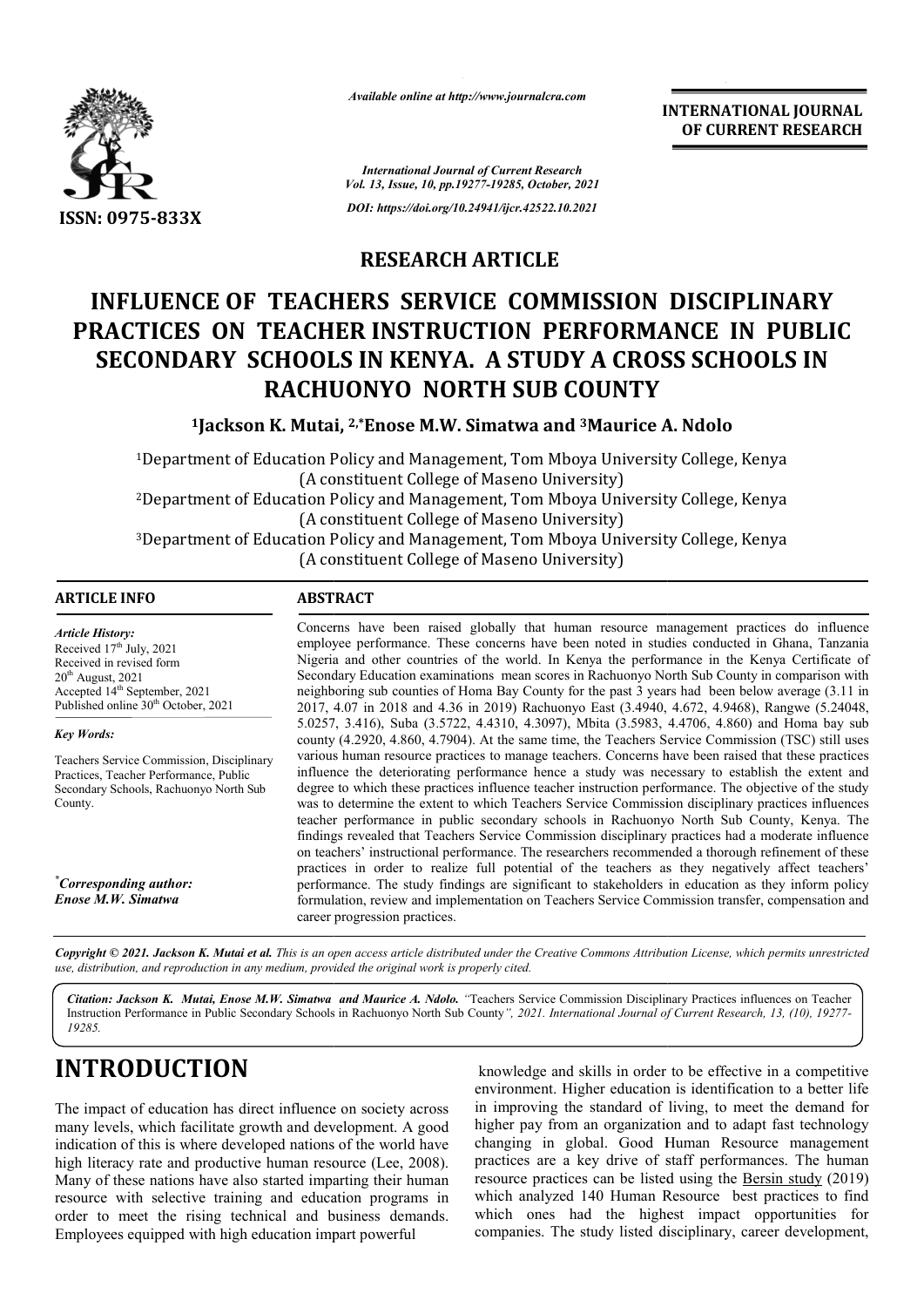recruitment and selection, transfer, transparency, employee benefits, employee incentives, compensation and evaluations, compliance, and terminations practices as being the key practices in any organization. This research paid special attention to the five most important of Teachers Service Commission Human Resource Practices that influence the teacher performance which are Disciplinary, Career Progression, recruitment, transfer and compensation practices. By critically observing these practices, the Teachers Service Commission be able to motivate, attract and retain employees to support the mission, objective and organizational strategy towards the enhancement of Teacher and student performance. Teacher discipline is a common place concern in Kenya A descriptive survey study by Simatwa and Ngoma (2013), aimed at establishing forms, factors and preferred strategies in management of professional misconduct among public primary school teachers in Nyando District attest to this assertion. The study population consisted of 1,613 teachers, 289 deputy head teachers, 289 head teachers, one Kenya National Union of Teachers branch Secretary, one Education Officer in-charge of Primary School Administration and one Teachers Service Commission's District Human Resource Officer. The findings of the study revealed that various forms of teacher misconduct were experienced in Nyando District. They included lateness, absenteeism, and alcoholism, negligence of duty, financial mismanagement, Code of Regulation corporal punishment, sexual immorality, insubordination, drug abuse, assault and desertion of duty. Teacher's misconduct was influenced by work environment, home background, teacher character and school leadership. The study established that the preferred methods of managing teacher professional misconduct were guidance and counseling, log in, transfer, provision of Code of Regulation for Teachers, capacity building, provision of account clerks, transfer and motivation. The study poked holes into the effectiveness of the disciplinary system. According to the conclusions of the study, the disciplinary system ought to help in alleviating future misconduct of teachers rather than being just punitive. The study involved public primary schools within Nyando District and not Public secondary schools within Rachuonyo North Sub County as in the current study. Also, the study did not relate the Teachers Service Commission Disciplinary Practices to teachers Performance hence a knowledge gap which was filled by the current study.

**SYNTHESIS OF LITERATURE ON INFLUENCE OF TEACHER SERVICE COMMISSION DISCIPLINARY PRACTICES ON TEACHER JOB PERFORMANCE:**  According to Wilkins and Lipinski (2014), An employee code of conduct--which spells out the do's and don'ts regarding appropriate behavior in the workplace--is an important part of an organization's control environment because it communicates the entity's ethics and values. A code of conduct can be an effective and efficient way to share these ethics and values with employees, safeguard the firm's assets, increase financial reporting reliability, and prevent misunderstandings and possible litigation. For such a code to be impactful, however, top management must endorse and follow it. Mabagala (2016) sought to investigate the prevalence of professional misconduct among public secondary school teachers in Nzega District, Tanzania public secondary schools. The study employed descriptive survey research design. The sample consisted of 403 respondents in which teachers and students were randomly selected, while heads of schools and Teachers Services Department officials were purposively selected based on their administrative roles. Findings revealed

that teachers' professional misconduct was low. However, financial mismanagement, negligence of duty, and absenteeism were among the common professional misconduct acts in secondary schools in Nzega District. Findings also revealed that, poor remuneration, failure to fulfill teachers' needs, and lack of motivation were among the sources of teacher's explanations for misconduct. Based on the findings, the government through the Ministry of Education and Vocational Training should respond to teachers' needs in a timely manner, and conduct regular seminars on teacher professionalism. The study however only dealt with the misconduct and could not relate it to job performance of teachers, more so the teachers from Rachuonyo North Sub County in Kenya. Also, the study was conducted in Tanzania and therefore the findings may not be the same in Kenya where the education system is different. This is the knowledge gap that was filled by the current study. Another study by Mgeni (2017) aimed at investigating the stakeholders' conception towards teachers' professional misconducts in Tanzania. It involved views or experiences from different group of stakeholders in education in Njombe Region more specifically Njombe Town Council. The study employed qualitative approach which was informed by phenomenological design. The purpose of the study was to explore conception among educational stakeholders including parents, students, and heads of school, teachers and educational officers. More specifically the study explored the dominant conception of stakeholders, factors and associated effects to the learners. A total of 57 informants were involved in the study and these were teachers, students, parents and educational officers. It was found that teachers' alcoholism was perceived as the dominant form of professional misconduct among secondary school teachers.

Also, poor school management and poor school living environment were mostly preferred by the informants as the dominant causative indices of professional misconducts among teachers in secondary schools. The major effects associated with teachers' professional misconducts in secondary schools were students' poor academic performance and lowering status among teachers. In view of research findings recounted that teachers' professional misconducts is the great problem of the concern in secondary schools that affects teaching, learning process and the quality of education at large. With the aim of addressing the problem educational stakeholders should think on introducing subjects and courses related to teachers' ethics, from secondary schools to university so as to make a clear ethical base to students. The study was confined to secondary schools in Tanzania hence its findings cannot be broadly apply to other jurisdictions, the current study will focus on teachers in secondary schools in Rachuonyo north, Kenya. The study only looked at stakeholders' conception towards teachers' professional misconducts while the current study looked at the influence of Teachers Service Commission disciplinary human resource practice on teacher job performance.

A descriptive survey study by Ng'oma and Simatwa (2013), aimed at establishing forms, factors and preferred strategies in management of professional misconduct among public primary school teachers in Nyando District. Study population consisted of 1,613 teachers, 289 Deputy head teachers, 289 Head teachers, 1Kenya National Union of Teachers branch Secretary, 1 Education Officer in-charge of Primary School Administration and 1 Teachers Service Commission's District Human Resource Officer. The findings of the study revealed that various forms of teacher misconduct were experienced in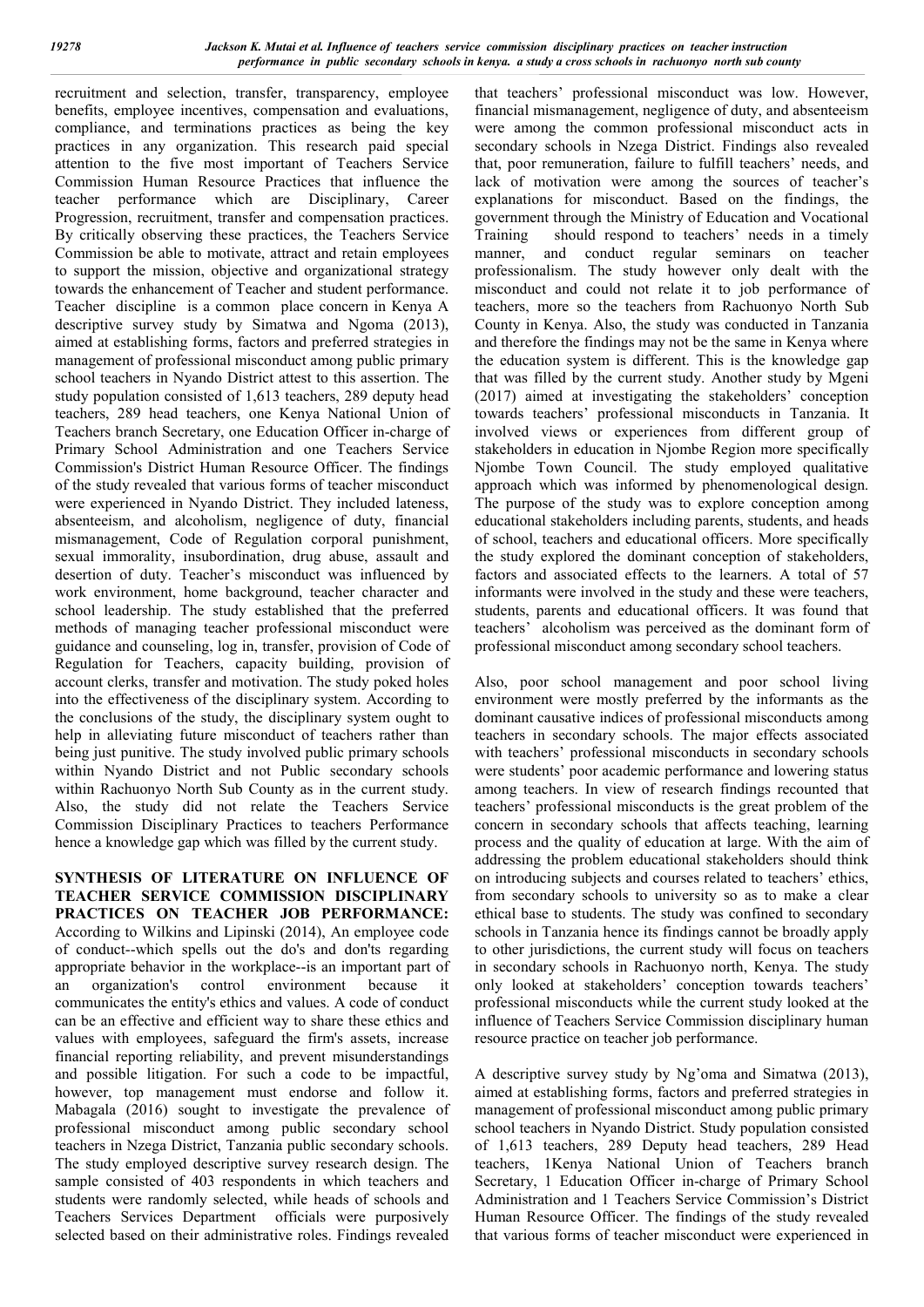Nyando District. They included lateness, absenteeism, and alcoholism, negligence of duty, financial mismanagement, violation of Code of Regulation, corporal punishment, sexual immorality, insubordination, drug abuse, assault and desertion of duty. Teacher's misconduct was influenced by work environment, home background, teacher character and school leadership. The study established that the preferred methods of managing teacher professional misconduct were guidance and counseling, log in, transfer, provision of Code of Regulation for Teachers, capacity building, provision of account clerks, transfer and motivation. The study poked holes into the effectiveness of the disciplinary system. According to the conclusions of the study, the disciplinary system ought to help in alleviating future misconduct of teachers rather than being just punitive. The study involved public primary schools within Nyando District and not Public secondary schools within Rachuonyo North Sub County as in the current study. Also, the study did not relate the Teachers Service Commission Disciplinary Practices to teachers Performance leaving a knowledge gap which was filled by the current study. According to a study by Nzulwa, (2014) on Motivational Factors Affecting High School Teachers' Professional Conduct and Work Performance: A Case of Public High Schools in Nairobi City the researcher sought to establish the motivational factors affecting teachers' professional conduct and work performance of high school teachers in Nairobi County. A descriptive survey design was adopted, with a sample of 150 teachers. The findings indicated teachers professional conduct and work performance is greatly influenced by motivational factors and there is need to review the motivational tools in place to align them with the teachers need. The study successfully established a link between motivational factors to professional conduct and work performance. Motivational factors compel the teacher to behave well and hence perform better. Motivations can however come from different people including parents, Students, Board of management or even the head teachers. These studies in this respect did not look at human resource practices especially disciplinary system that influences teacher performance hence the knowledge gap that was filled by the current study.

**Research Objective:** The research objective was to determine the extent to which Teachers Service Commission disciplinary practices influences teacher performance in Public secondary schools in Rachuonyo North Sub County.

#### **CONCEPTUAL FRAMEWORK**

The conceptual framework postulates that Teacher Service Commission disciplinary practices influences teacher instruction performance as shown in Figure 1.



**Figure 1. Influence of Teachers Service Commission Disciplinary Practices on Teacher Performance in public secondary schools**

From Figure 1 it can be noted that Teachers Service Commission disciplinary practices have influence on teacher instruction performance. These practices can have either positive or negative influence depending on how justifiable they are. If the practices are fully justified, that is, no biases or discrimination practices then the influence will be [positive and vice versa. The disciplinary practices are aimed at correcting the behaviour or conduct of teachers for purposes of enhancing their performance. The disciplinary practices are and not limited to disciplinary procedures for the affected teachers, investigation, interdiction, transfers, demotion, Depending on the genesis of initiating the disciplinary action, the influence can be positive or negative. The confounding variables are the institutions infrastructure, institution culture, and teaching learning materials besides other teacher factors. These moderating factors can either enhance or reduce the influence the disciplinary practices on teacher instruction performance. Generally, where the disciplinary practices are executed fairly and firmly the results are positive.

## **RESEARCH METHODOLOGY**

The study used descriptive survey designs. A conceptual framework consisting of the independent variable (Teachers Service Commission Human Resource Management practices) and the dependent variable (teacher performance) was used to guide the study. The target population was 57 principals, 563 teachers, 9 Curriculum Support Officers 1 Teachers Service Commission Sub County Director and 1 TSC County Director totaling to 631. Simple random sampling and purposive sampling were used to obtain a sample size of 50 principals, 228 teachers, 9 Curriculum Support Officers, 1 Teachers Service Commission Sub County Director and 1 Teachers Service Commission County were selected for the study totaling to 289 respondents. The researcher used questionnaires, interview guides and document analysis guide to collect data.

The data collection tools were validated by experts in the area of education administration whose input was incorporated in the final draft. Reliability of the instruments was established by piloting in 7 schools (12.3%) and the schools used for piloting were not involved in the final study. Cronbach's alpha coefficient was used to determine the reliability whereby a coefficient of 0.720 at a p-value of 0.05 was obtained hence reliable. Quantitative data was analysed using frequency counts, percentages, means and t-tests. Qualitative data was transcribed and analyzed in emergent themes and sub themes.

## **RESULTS**

**Demographic Characteristics of the Respondents:** The demographic characteristics of the study respondents assessed were distribution by gender, age, level of education, designation, school category, school type and teaching experience of the sampled Principals and teachers. Table 1 presents demographic characteristics of the study respondents. Table 1 illustrates that 70% of the sampled principals were males while 30% were females. This means that most public secondary schools are headed by male persons, although there are a significant number of institutions headed by female persons.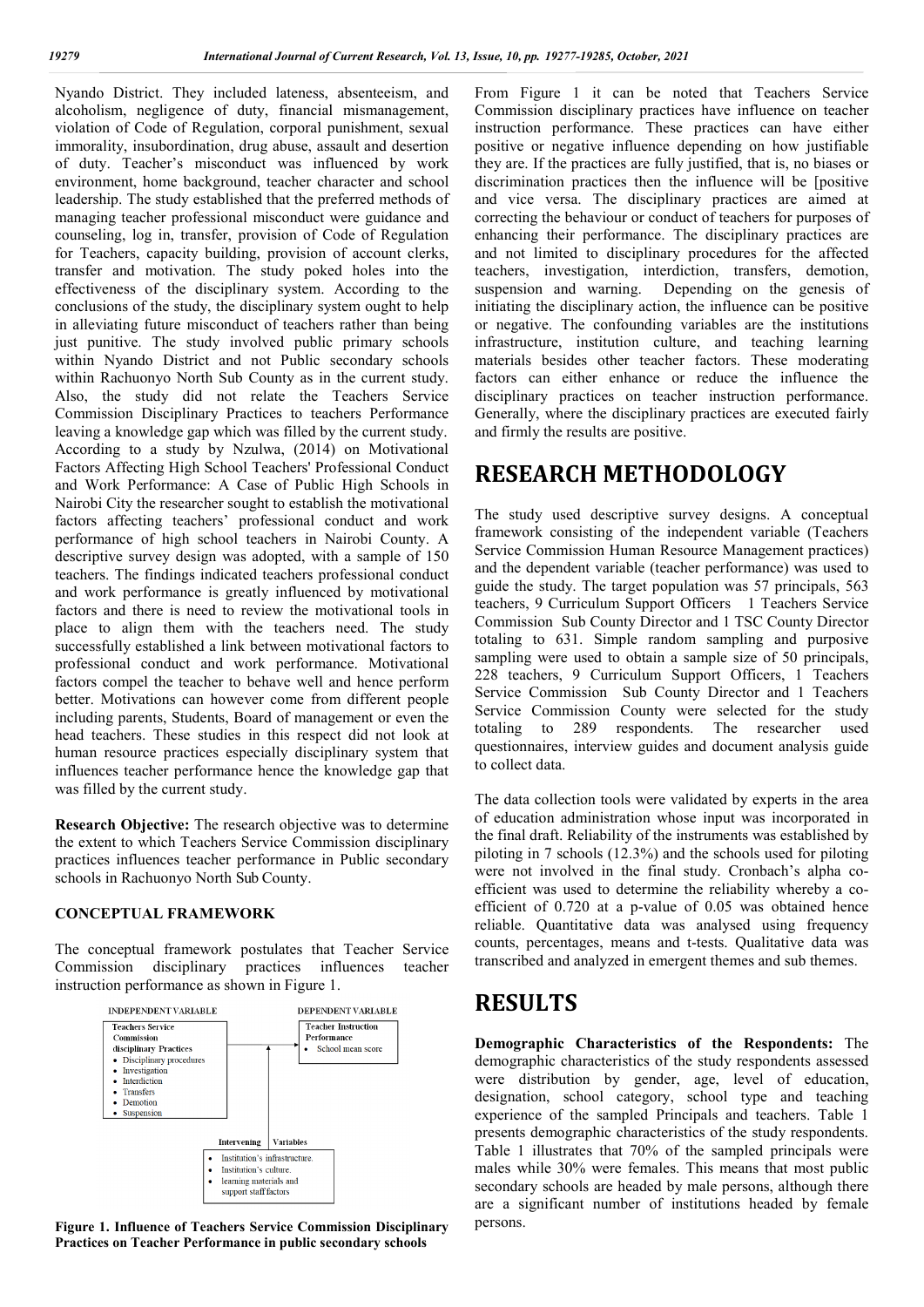#### **Table 1. Demographic Characteristics of the Respondents**

| Background Information |            |                       | Frequency    | Percent      |
|------------------------|------------|-----------------------|--------------|--------------|
| Gender                 |            |                       |              |              |
|                        | Principals | Male                  | 35           | 70           |
|                        |            | Female                | 15           | 30           |
|                        |            | Total                 | 50           | 100          |
|                        | Teachers   | Male                  | 127          | 64.3         |
|                        |            | Female                | 71           | 35.6         |
|                        |            | Total                 | 198          | 100          |
| Age                    | Principals | $20-30$ years         | $\mathbf{0}$ | $\mathbf{0}$ |
|                        |            | $31-40$ years         | 3            | 5            |
|                        |            | $41-50$ years         | 22           | 45           |
|                        |            | Over 50 years         | 25           | 50           |
|                        |            | Total                 | 50           | 100          |
|                        | Teachers   | $26-30$ years         | 28           | 14.3         |
|                        |            | $31-40$ years         | 76           | 38.1         |
|                        |            | Over 40 years         | 94           | 47.6         |
|                        |            | Total                 | 198          | 100          |
| Highest level of       | Principals | <b>BED</b>            | 35           | 70           |
| education              |            |                       |              |              |
|                        |            | <b>Masters</b>        | 15           | 30           |
|                        |            | Ph.D.                 | 0            | $\Omega$     |
|                        |            | Total                 | 50           | 100          |
|                        | Teachers   | <b>BA/BSC</b>         | 5            | 2.4          |
|                        |            | <b>B.ED</b>           | 131          | 66.7         |
|                        |            | Masters               | 33           | 16.7         |
|                        |            | Ph.D.                 | 5            | 2.4          |
|                        |            | Diploma               | 24           | 11.9         |
|                        |            | Total                 | 198          | 100          |
| Designation            | Teachers   | <b>HOD</b>            | 38           | 19           |
|                        |            | Teacher               | 94           | 47.6         |
|                        |            | Senior teacher        | 52           | 26.2         |
|                        |            | Others                | 2            | 10           |
|                        |            | Total                 | 193          | 97.6         |
| School category        | Principals | Extra County          | 8            | 15           |
|                        |            | County                | 32           | 65           |
|                        |            | Sub-County            | 10           | 20           |
|                        |            | Total                 | 50           | 100          |
|                        | Teachers   | Extra County          | 66           | 33.3         |
|                        |            | County                | 127          | 64.3         |
|                        |            | Sub-County            | 5            | 2.4          |
|                        |            | Total                 | 198          | 100          |
| School type            | Principals | Girls                 | 10           | 20           |
|                        |            | Boys                  | 5            | 10           |
|                        |            | Mixed                 | 35           | 70           |
|                        | Teachers   | Total                 | 50           | 100          |
|                        |            | Girls                 | 28           | 14.3         |
|                        |            | <b>Boys</b><br>Mixed  | 57<br>108    | 28.6<br>54.8 |
|                        |            |                       |              | 97.6         |
|                        |            | Total                 | 193<br>5     | 10           |
| Experience             | Principals | $10-15$ years         | 45           | 90           |
|                        |            | 15 and above<br>Total | 50           | 100          |
|                        | Teachers   | Below 5 years         | 28           | 14.3         |
|                        |            | $5-10$ years          | 61           | 31           |
|                        |            | $10-15$ years         | 52           | 26.2         |
|                        |            | 15 and above          | 57           | 28.6         |
|                        |            | Total                 | 198          | 100          |
|                        |            |                       |              |              |

**Table 2. Distribution of mean scores by Principals**

| Score         | Principals $(n=50)$ | $\%$ | Teachers $(n=193)$ | $\%$ |
|---------------|---------------------|------|--------------------|------|
| $1.00 - 3.00$ |                     |      | 14                 | 7.2  |
| $3.01 - 5.00$ | 35                  | 70   | 52                 | 26.4 |
| 5.01-7.00     | 12                  | 25   | 90                 | 45.6 |
| 7.01-9.00     |                     |      | 19                 | 9.6  |
| 9.01-11.00    |                     |      | 14                 | 7.2  |
| 11.01-12.00   |                     |      |                    | 2.4  |
| Total         |                     | 100  | 193                | 97.6 |

This factor could be attributed to the absence of women in leadership positions that have become common all over the world (Sabatier, 2015). With regard to the sampled teachers; Table 1 indicates that 64.3% were males while 35.7% of them were females. This implies that there is gender balance in the population of teachers in the sampled public schools. Issues of gender bias were therefore not expected to interfere with the opinions of the respondents. Teachers who participated in the study were of relatively mature age, thus were expected to be objective in their opinions concerning influence of Teachers Service Commission Human Resource Practices on teacher performance. This meant that the respondents were mature and

could understand the aspects of TSC Human Resource Practices as well as performance of their schools. Concerning age distribution, Table 1 illustrates that 50% of the sampled principals were above 50 years old; 45% were between 41 and 50 years; and 5% were between 31 and 40 years. Table 1 also indicates that 47.6 % of the sampled teachers were over 40 years of age; 38.1% were between 31 and 40 years of age; and 14.3% were between 26 and 30 years. This indicates that only 14.3% of the teachers were less than 30 years of age. Table 1 also illustrates that majority (70%) of the principals had B.Ed. level of education; and (30%) had master's level of education, while (66.7%) of teachers had B.Ed. level of education; (16.7%) had Master's Degree; (11.9%) had a diploma level of education and the rest (4.8%) had Ph.D. and BA/BSC. With over 50% of the sampled principals and teachers having bachelor degree and above qualifications, it was expected that professionalism is adequately observed in as far as TSC Human Resource Practices are concerned. Table 1 further illustrates that of the 94 teachers (47.6%) were just classroom teachers; (26.2%) were senior teachers; (19%) were head of departments; and (4.8%) held other positions. This implies that the study covered a variety of respondents at different levels hence representative of the target population. Also (65%) of the principals were from county schools; (20%) were from sub county schools while (15%) were from extra county schools. On the same note, (64.3%) of the teachers were from county schools, (33.3%) were from Extra County schools and (2.4%) were from sub county schools.

Table 1 also demonstrates that majority of the principals (70%) and teachers (54.8%) were from mixed secondary schools; (20%) of the principals and (14.3%) of teachers were from girls' schools; lastly (10%) of the principals and (28.6%) of the teachers were from Boys' schools. (90%) of the principals had above 15 years of experience while only (10%) of the principals had 10-15 year experience implying the TSC career progression and promotion policy which is solely on the experience and not academic qualifications. On the same note, (31%) majority of the teachers had a 5-10 year experience;  $(28.6\%)$  had 15 and above year experience;  $(26.2\%)$  had 10-15 year experience; and only (14.3%) had below 5 year experience.

**Performance by Principals and Teachers:** The respondents in their questionnaires were required to fill in the KCSE Mean scores for their Main subject and second subject for the last 3 years. The average of the 3 years was entered as their performance as indicated in Table 2. The respondents were asked to indicate their mean scores for the respective subjects they taught and their school for the past three years. The average of the three years was calculated and grouped into percentiles. Most principals (70%) indicated that they had an average mean score of between 3.01 and 5.00 while (25%) scored between 5.01 and 7.00 and only 5% scored above 7.01. Noteworthy is the fact that over 70% were below the average Kenya National Examination Council score of 6.00. Teachers on the other hand indicated that on their mean score of their individual subjects, most of them (45.6%) scored an average mean of between 5.01 and 7.00, while 26.4% scored between 3.01 and 5.00, 9.6% scored between 7.01 and 9.00, 7.2% between 9.01 and 11.00, 7.2% between 1.00 and 3.00 and only 2.4% scored more than 11.00.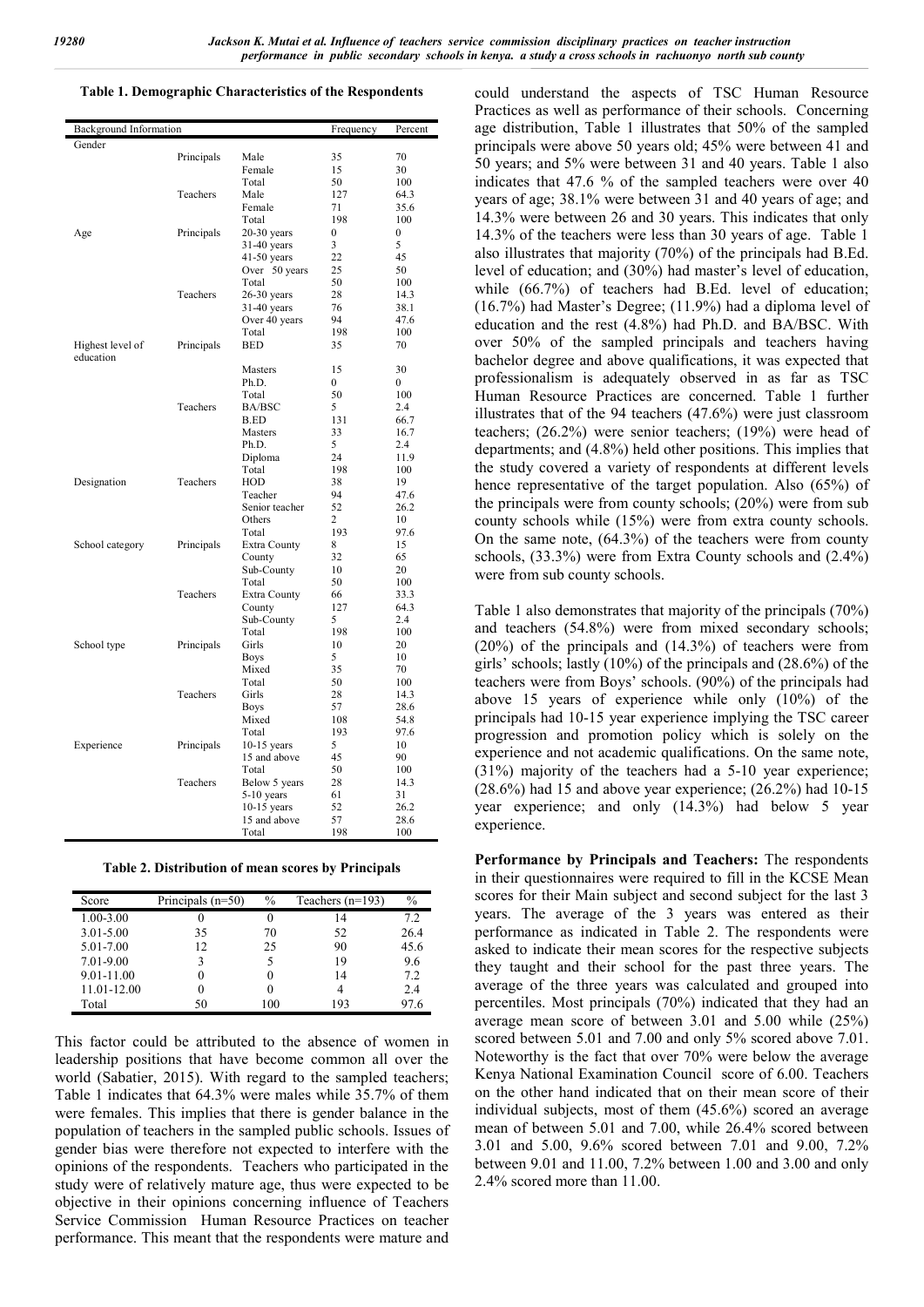### **Table 3.Teachers and Principals' Responses on Influence of Teachers Service Commission Disciplinary Practices on Teacher performance**

| Aspects of Disciplinary Practices   | Ratings      |                                 |                 |                 |                 |                 |                                  |                  |           |                            |
|-------------------------------------|--------------|---------------------------------|-----------------|-----------------|-----------------|-----------------|----------------------------------|------------------|-----------|----------------------------|
|                                     | Resp.        |                                 |                 | 2               | 3               | 4               | 5                                | T                | <b>MR</b> | T-test                     |
| Teachers have and are aware of the  | <b>Trs</b>   | $\boldsymbol{\mathrm{F}}$       | 5               | 33              | 24              | 57              | 80                               | 198              | 3.88      |                            |
| code of conduct guidelines.         |              | SC                              | 5               | 66              | 72              | 228             | 400                              | 771              |           |                            |
|                                     |              | $\frac{0}{0}$                   | 2.4             | 16.7            | 11.9            | 28.6            | 40.5                             | 100              |           |                            |
|                                     | $\mathbf{P}$ | $\mathbf F$                     |                 | 15              | 5               | 3               | 5                                | 50               | 2.05      | t $(248) = 5.46$ , p=0.00  |
|                                     |              | SC                              | 22              | $\overline{30}$ | 15              | 12              | 25                               | 104              |           |                            |
|                                     |              | $\frac{0}{6}$                   | 45              | $\overline{30}$ | 10              | 5               | 10                               | 100              |           |                            |
| TSC disciplinary procedures are     | <b>Trs</b>   | $\mathbf F$                     | 85              | 42              | 28              | 28              | 14                               | 198              | 2.21      |                            |
| punitive rather than corrective.    |              | <b>SC</b>                       | 85              | 84              | 84              | 112             | 70                               | 435              |           |                            |
|                                     |              | $\frac{0}{0}$                   | 42.9            | 21.4            | 14.3            | 14.3            | 7.1                              | 100              |           |                            |
|                                     | $\mathbf{P}$ |                                 |                 | 18              |                 | 15              |                                  | 50               | 2.75      | $t(248)=-1.6, p=0.11$      |
|                                     |              | $\boldsymbol{\mathrm{F}}$<br>SC | 5<br>5          | 36              | 13<br>39        | 60              | $\boldsymbol{0}$<br>$\mathbf{0}$ | $\overline{140}$ |           |                            |
|                                     |              |                                 |                 |                 |                 |                 |                                  |                  |           |                            |
|                                     |              | $\frac{0}{0}$                   | 10              | 35              | 25              | 30              | $\mathbf{0}$                     | 100              |           |                            |
| The disciplinary practices create   | <b>Trs</b>   | $\mathbf F$                     | 10              | 47              | 47              | 47              | 47                               | 198              | 3.38      |                            |
| fear of tenure amongst teachers.    |              | SC                              | 10              | 94              | 141             | 188             | 235                              | 668              |           |                            |
|                                     |              | $\frac{0}{0}$                   | 4.8             | 23.8            | 23.8            | 23.8            | 23.8                             | 100              |           | $t(248)=-0.26$ , $p=0.21$  |
|                                     | $\mathbf{P}$ | F                               | 3               | 5               | 10              | 14              | 18                               | 50               | 3.80      |                            |
|                                     |              | <b>SC</b>                       | $\mathfrak z$   | 10              | $\overline{30}$ | 56              | 90                               | 189              |           |                            |
|                                     |              | $\frac{0}{0}$                   | 5               | 10              | 20              | 30              | 35                               | 100              |           |                            |
| The disciplinary processes are fair | Trs          | $\boldsymbol{\mathrm{F}}$       | 5               | 14              | 42              | $\overline{52}$ | 85                               | 198              | 4.00      |                            |
| and teachers are allowed to defend  |              | <b>SC</b>                       | 5               | 28              | 126             | 208             | 425                              | 792              |           |                            |
| themselves.                         |              | $\frac{0}{6}$                   | 2.4             | 7.1             | 21.4            | 26.2            | 42.9                             | 100              |           | $t(248)=1.35$ , $p=0.18$   |
|                                     | $\mathbf{P}$ | $\boldsymbol{\mathrm{F}}$       | $\mathbf{0}$    | 10              | 13              | 14              | 13                               | 50               | 3.60      |                            |
|                                     |              | <b>SC</b>                       | $\mathbf{0}$    | 20              | 39              | 56              | 65                               | 180              |           |                            |
|                                     |              | $\frac{0}{0}$                   | $\theta$        | 20              | $\overline{25}$ | $\overline{30}$ | $\overline{25}$                  | 100              |           |                            |
| The investigations are thorough and | <b>Trs</b>   | $\boldsymbol{\mathrm{F}}$       | 10              | 19              | 38              | $\overline{52}$ | 57                               | 174              | 3.73      |                            |
| non-biased.                         |              | <b>SC</b>                       | 10              | 38              | 114             | 208             | 285                              | 655              |           |                            |
|                                     |              | $\frac{0}{6}$                   | 4.8             | 9.5             | 19              | 26.2            | 28.6                             | 88               |           | $t(224)=-0.5$ , $p=0.62$   |
|                                     | $\mathbf{P}$ | $\mathbf F$                     | $\overline{3}$  | $\tau$          | 5               | 13              | 22                               | 50               | 3.90      |                            |
|                                     |              | SC                              | $\mathfrak{Z}$  | 14              | 15              | 42              | 110                              | 184              |           |                            |
|                                     |              | $\frac{0}{6}$                   | 5               | 15              | 10              | $\overline{25}$ | 45                               | 100              |           |                            |
| who<br>Teachers<br>demoted<br>after | <b>Trs</b>   | $\boldsymbol{\mathrm{F}}$       | 19              | 38              | 33              | 47              | 61                               | 198              | 3.48      |                            |
| disciplinary process lack esteem    |              | SC                              | 19              | 76              | 99              | 188             | 305                              | 687              |           |                            |
| and commitment to their job.        |              | $\frac{0}{0}$                   | 9.5             | 19              | 16.7            | 23.8            | 31                               | 100              |           | $t(248)=2.703$ , $p=0.009$ |
|                                     | $\mathbf{P}$ | $\mathbf F$                     | 8               | 17              | 15              | 10              | $\mathbf{0}$                     | 50               | 2.55      |                            |
|                                     |              | <b>SC</b>                       | 8               | 34              | 45              | 40              | $\mathbf{0}$                     | 127              |           |                            |
|                                     |              | $\frac{0}{0}$                   | $\overline{15}$ | 35              | 30              | $\overline{20}$ | $\mathbf{0}$                     | 100              |           |                            |
| Teachers who are transferred as a   | <b>Trs</b>   | $\mathbf F$                     | $\overline{33}$ | 42              | 52              | $\overline{38}$ | $\overline{33}$                  | 198              | 2.98      |                            |
| result of disciplinary<br>actions   |              | SC                              | $\overline{33}$ | 84              | 156             | 152             | 165                              | 590              |           |                            |
| perform poorly                      |              | $\frac{0}{6}$                   | 16.7            | 21.4            | 26.2            | 19              | 16.7                             | 100              |           |                            |
|                                     | $\, {\bf P}$ | ${\bf F}$                       | 3               | 20              | $\tau$          | 15              | 5                                | 50               | 3.00      | t $(248) = 0.07$ , p=0.946 |
|                                     |              | <b>SC</b>                       | $\mathfrak{Z}$  | 40              | 21              | 60              | $\overline{25}$                  | 149              |           |                            |
|                                     |              | $\frac{0}{0}$                   | 5               | 40              | 15              | 30              | 10                               | 100              |           |                            |
| Interdictions demoralize teachers   | Trs          | F                               | 19              | 33              | 33              | 42              | 57                               | 184              | 3.46      |                            |
| after they return to work.          |              | <b>SC</b>                       | 19              | 66              | 99              | 168             | 285                              | 637              |           |                            |
|                                     |              | $\%$                            | 9.5             | 16.7            | 16.7            | 21.4            | 28.6                             | 92.9             |           |                            |
|                                     | $\mathbf{P}$ | $\mathbf F$                     | 17              | 12              | 8               | 8               | 5                                | 50               | 2.40      | $t(234)=2.798$ , p-0.007   |
|                                     |              | SC                              | 17              | $\overline{24}$ | $\overline{24}$ | $\overline{32}$ | $\overline{25}$                  | 122              |           |                            |
|                                     |              | $\frac{0}{0}$                   | 35              | 25              | 15              | 15              | 10                               | 100              |           |                            |
| The code of conduct is made         | <b>Trs</b>   | F                               | 42              | 47              | 24              | 19              | 61                               | 193              | 3.05      |                            |
| without the involvement of teachers |              | <b>SC</b>                       | 42              | 94              | $72\,$          | 76              | 305                              | 589              |           |                            |
| hence not realistic.                |              | $\frac{0}{0}$                   | 21              | 24              | 12              | 10              | 31                               | 98               |           |                            |
|                                     | $\mathbf{P}$ | F                               | 12              | 10              | 5               | 15              | 8                                | 50               | 2.90      | $t(248)=0.350$ , p=0.728   |
|                                     |              | <b>SC</b>                       | 12              | $20\,$          | 15              | 45              | 32                               | 124              |           |                            |
|                                     |              | $\frac{0}{0}$                   | 25              | 20              | 10              | 30              | 15                               | 100              |           |                            |
|                                     | Trs.         |                                 |                 |                 |                 |                 |                                  | 198              | 3.6       |                            |
| Overall                             | $\, {\bf P}$ |                                 |                 |                 |                 |                 |                                  | 50               | 2.85      | t(248)=6.193,p=0.042       |

KEY: TSC – Teachers Service Commission MR – Mean Ratings Trs – Teachers P – Principals

Mean Rating Interpretations:

1.00 –1.44=Very Low influence;

1.45 –2.44= Low influence; 2.45 –3.44= Moderate Influence;

3.45 –4.44=High Influence;

 $4.45 - 5.00$ =Very High Influence.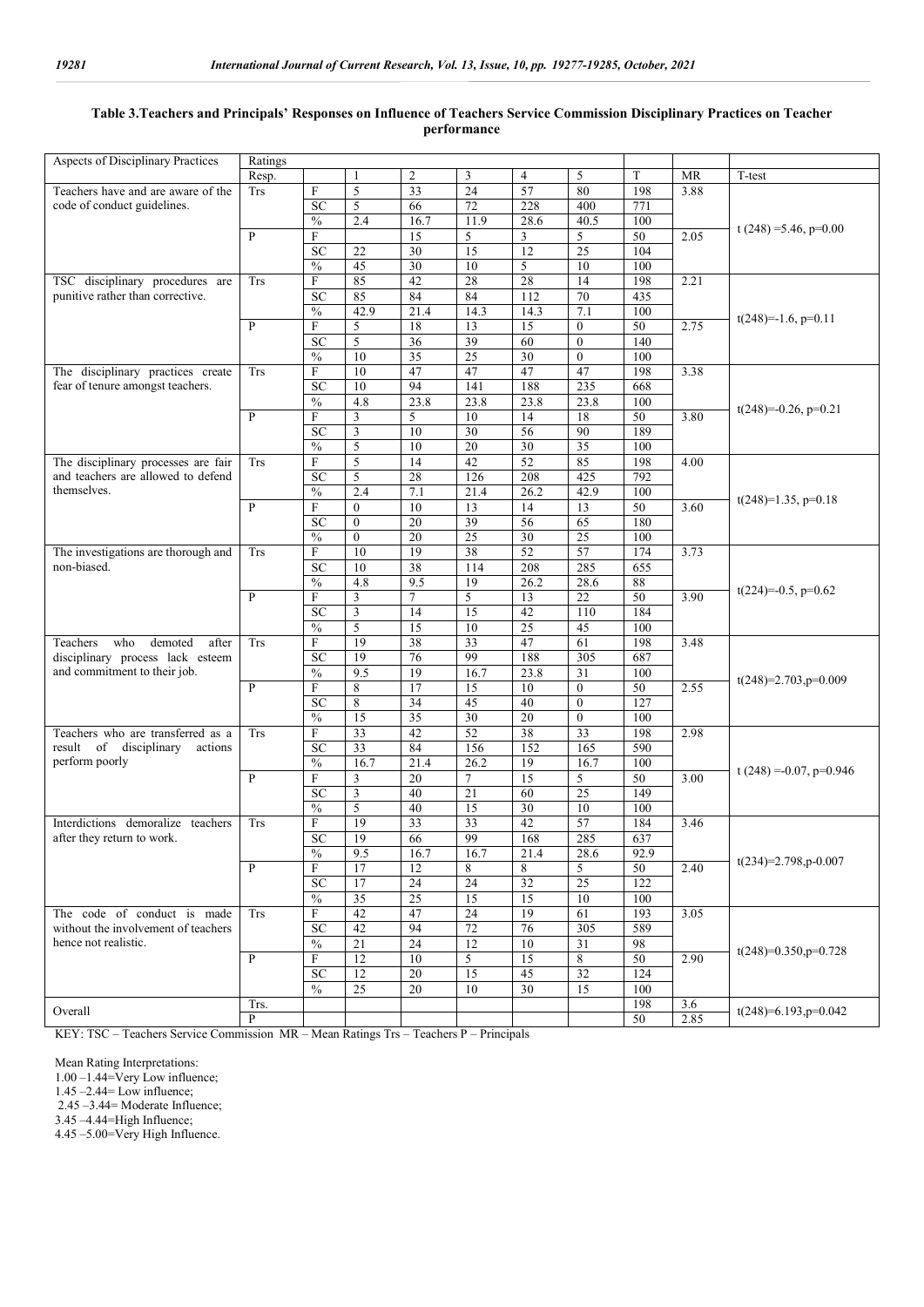This implies that more than 50% of the schools and teachers performed less than average (6 points) for the last three years.

**Research Objective:** Research objective was to determine the extent to which Teachers Service Commission disciplinary practices influences teacher performance in Public secondary schools in Rachuonyo North Sub-County. Various statements regarding the TSC disciplinary practices were rated on the extent to which they influenced teacher performance as tabulated in Table 2. After identifying the overall ratings on the influence of TSC disciplinary practices on teacher performance, the study then sought to find out if there was any significant difference in perspectives between teachers and principals on the influence of TSC disciplinary practices on teacher performance. To determine whether there existed any significant difference in the mean rating between principals and teachers on the influence of disciplinary practices on teacher performance, a two tailed t-test for independent samples was carried out. The results for the test are displayed in Table 3. From Table 3 above, it can be noted that the t-test conducted to compare the views of teachers and principals on whether Teachers have and are aware of the code of conduct guidelines and the extent to which this influenced teacher performance revealed that there was a significant difference in the mean rating for teachers (MR=3.88) and principals (MR=2.05); t (278) = 5.462, p=0.00. Majority of the principals 17(40.5%) indicated that this had a very high influence on teacher performance. On the statement that TSC disciplinary procedures are punitive rather than corrective, the t-tests revealed that there was no significant difference in the mean rating for teachers (MR=2.21) and principals (MR=2.75); t  $(248)$  =1.58, p=0.11. The t-test conducted to compare the views of teachers and principals on the statement that disciplinary practices creates fear of tenure amongst teachers and the extent to which this influenced teacher performance revealed that there was no significant difference in the mean rating for teachers (MR=3.38) and principals (MR=3.80); t  $(248)=-0.26$ ,  $p=0.21$ .

Both teachers and principals were in agreement that the disciplinary processes are fair and teachers are allowed to defend themselves. A t-test conducted on the mean rating by teachers (MR=4.00) and principals (MR=3.60) revealed that there was no significant difference between the means; t (248)  $=1.35$ ,  $p=0.18$ . Indeed, TSC disciplinary allows teachers to be heard and even appeal the ruling in an effort to uphold the universal right of innocence until proven guilty and right to fair hearing. This practice gives hope to teachers that the process will not be infiltrated by malicious intentions and, or any other external factors. Both teacher and principals concurred that TSC investigations on disciplinary cases are thorough and nonbiased. The mean rating for teachers was 3.73 while that of principals was 3.90. The difference between the means not statistically significant; t  $(224) = 0.5$ ,  $p=0.62$  implying that both teachers and principals considered the Teachers Service Commission disciplinary process to be thorough and nonbiased owing to the thorough and clearly stipulated process established by the commission on how teacher disciplinary process is to be conducted. The statement that teachers who are demoted after disciplinary process lack esteem and commitment to their job was considered to be true by both teachers and principals and had influence on teacher performance. The t-test conducted on the mean ratings of teachers and principals revealed that the teachers' mean rating (MR=3.48) and principals (MR=2.55) were not statistically different; t  $(248)$  =2.703, p=0.009. The results suggested the poor performance occasioned by teachers could be attributed to demotion after a disciplinary process. The demoted teachers indeed feel devalued and unrecognized and consider the actions a downfall in their career development. Disciplinary transfers could be doing more harm than good as both teachers and principals concurred teachers who are transferred as a result of disciplinary actions perform poorly. The mean rating by teachers was 2.98 while that of principals was 3.00. These means were subjected to a t-test which established the difference between them as not significant; t  $(248) = -0.07$ , p=0.946. This could be attributed to the fact that most disciplinary cases are transferred to unwanted places or from better places to unfavorable places hence triggering poor teacher performance. Both teachers and principals were in agreement that interdictions demoralize teachers after they return to work. T-test conducted on the mean rating of teachers (MR=3.46) and that of principals (MR=2.40) showed a not significant difference between these means; t  $(234) = 2.798$ , p-0.007. Indeed Indeed, interdictions with no salary sabotages the socio-economics of the concerned teacher and some of them cannot provide their family needs. When they return to work after a long period with disposable income, most of them feel demoralized and hence their performance is jeopardized. Also, the agony of having to explain to the society why you are not at work attracts more psychological harm to the concerned teacher. Furthermore, both teachers and principals concurred on the statement that the code of conduct is made without the involvement of teachers hence not realistic. The t-test conducted on the mean rating by teachers (MR=3.05) and principals (MR=2.90) showed a not significant difference between the two means; t  $(248) = 0.350$ , p=0.728. Indeed, the code of conduct is a policy document developed by the TSC to govern the conduct of teachers. The participation of teachers or their union leaders in the making of the policy has been minimal prompting teachers to believe that it is a punishing tool which does not resonate with the teachers' views as the subjects on the ground.

# **DISCUSSION**

Teachers and principals had different perspectives on the awareness and accessibility to teacher's code of conduct and the extent to which this influenced teacher performance. The difference can be attributed to the fact that the principal is commonly the custodian of the schools copy of code of conduct and has to refer to it daily in the process of oversight (TSC career guidelines policy, 2005). Teachers on the other hand do not find it necessary to acquaint themselves with teachers' code of conduct on a daily basis and most of them get to know what it entails once they face the disciplinary process. The results specifically suggest that this in turn has a moderate influence on teacher performance. Teachers and principals were in agreement that TSC disciplinary procedures are punitive rather than corrective. This is true considering that both principals and teachers are subject to the disciplinary process which could result to either acquittal or a harsh punishment. Little is known of the TSC engaging professional counsellors or even measures to avert losing experienced teachers because of mistakes that can be corrected. Most employees want to do right by their employers. They want to meet the expectations of their position and excel at their job. It is unlikely that an employee is messing up or misbehaving on purpose.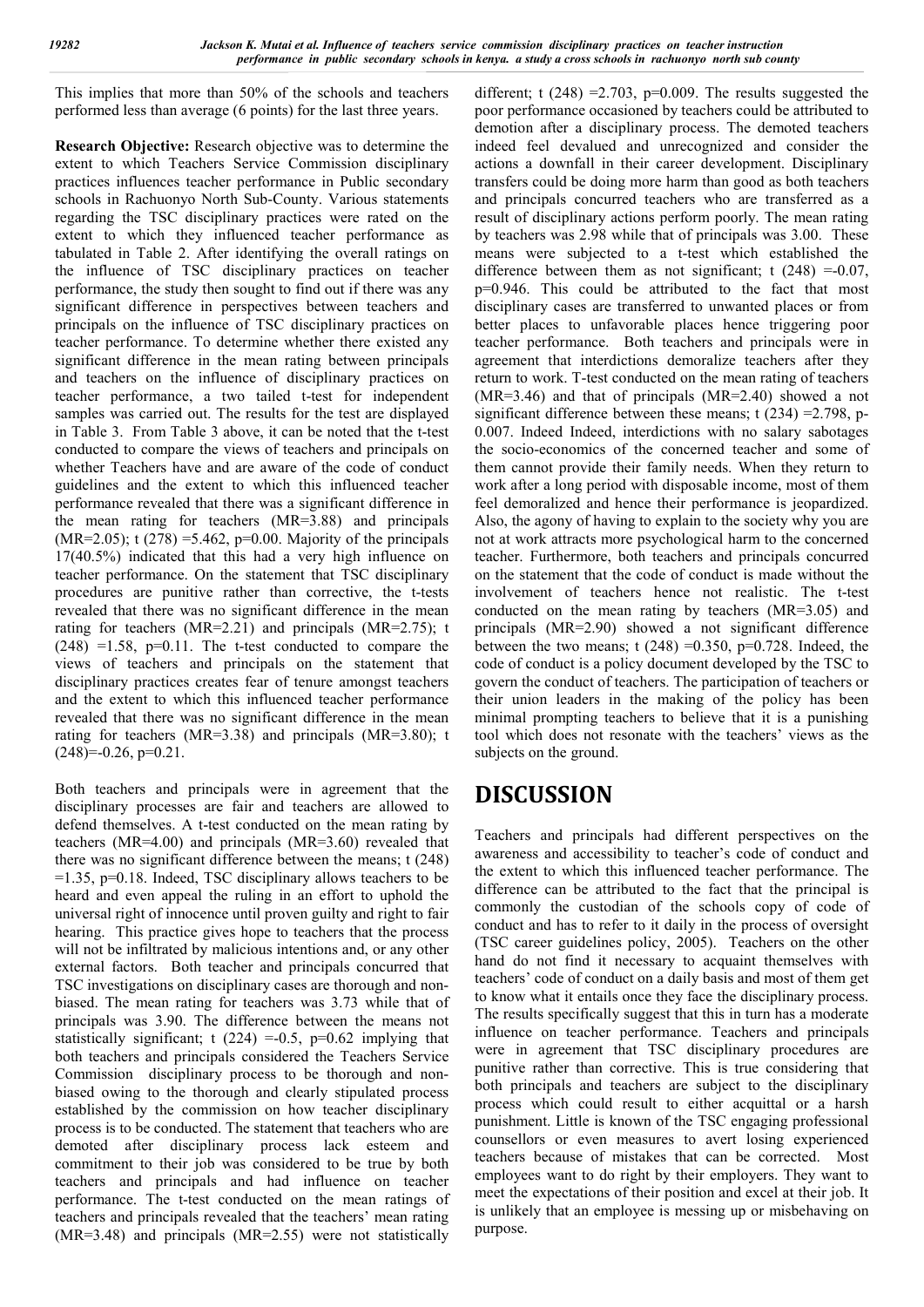Both teachers and principals were in agreement that the disciplinary practices and guidelines with their consequences of employment termination created fear of tenure among teachers. Specifically, the results suggest that the fear of tenure emanating from the consequences associated with TSC disciplinary practices does not trigger good performance. Imam and Javed (2019) in their study on Job Security, Organizational Support and Employee Performance: Mediating role of Employee Satisfaction in Medical Sector of Pakistan revealed that Affective commitment was high when job security was low. Affective commitment seems conditional on job security and role performance among low job security employees. This is perhaps due to their desire to present a selfimage that may improve their prospects of job continuity with the organisation and occupation. Generally, the teachers slightly held different views on the extent to which TSC disciplinary practices influenced teachers. Teachers indicated a mean rating of 3.6 indicating a high influence while principals indicated that the practices had a moderate influence on teacher performance (MR=2.85). The difference between the two mean ratings was found to be statistically significant; t  $(248)$  =6.193, p=0.042. The slight difference could be attributed to the difference in designations and roles as stipulated by the employer. Interview findings revealed fear of repercussions of underperformance is an extrinsic motivation for teachers to seek performance. This finding suggested that disciplinary practices compelled teachers to conduct themselves in a professional manner and hence foster better performance as one principal, P004 asserted "Teachers try to align themselves to the teachers service commission's code of conduct and regulations in that the teachers fear losing their jobs or going without pay as a result of the disciplinary practices. This ensures that the teachers are punctual and do attend classes regularly to avoid the repercussions."

The findings from interviews by the sub–County Directors also ascertained this as emphasized by the sub county director "Discipline of a teacher acted as a sieve distinguishing between performers and non-performers who are problematic. TSC disciplinary practices have been successful in ensuring that teachers behave in a professional manner that promotes good performance and role modelling to the students." These findings are in agreement with those of Mgeni (2017) which aimed at investigating the stakeholders' conception towards teachers' professional misconducts in Tanzania. It involved views or experiences from different group of stakeholders in education in Njombe Region more specifically Njombe Town Council. The study employed qualitative approach which was informed by phenomenological design. A total of 57 informants were involved in the study and these were teachers, students, parents and educational officers. It was found that teachers' alcoholism was perceived as the dominant form of professional misconduct among secondary school teachers. Also, poor school management and poor school living environment were mostly preferred by the informants as the dominant causative indices of professional misconducts among teachers in secondary schools. The major effects associated with teachers professional misconducts in secondary schools were students' poor academic performance and lowering status among teachers. Also, in agreement is Ng'oma and Simatwa (2013) in a study aimed at establishing forms, factors and preferred strategies in management of professional misconduct among public primary school teachers in Nyando District involved a Study population consisting of 1,613 teachers, 289 deputy head teachers, 289 head teachers, one Kenya National

Union of Teachers branch Secretary, one Education Officer incharge of Primary School Administration and one Teachers Service Commission's District Human Resource Officer. The findings of the study revealed that various forms of teacher misconduct were experienced in Nyando District. They included lateness, absenteeism, and alcoholism, negligence of duty, financial mismanagement, and violation of Code of Regulation, corporal punishment, sexual immorality, insubordination, drug abuse, assault and desertion of duty. Teacher's misconduct was influenced by work environment, home background, teacher character and school leadership.

# **CONCLUSION**

The disciplinary practices that significantly influenced teacher performance were: The perception that disciplinary procedures are punitive rather than corrective; the disciplinary practices creating fear of tenure amongst teachers; the fairness of the disciplinary process and teachers allowed to defend themselves; the non-biased thorough investigations; disciplinary transfers and lack of teacher participation in the making of the code of conduct. Interview findings revealed that indeed Teachers Service Commission disciplinary practices compelled teachers to align themselves to the standardized professional ethics and this led to a positive performance. It was however, found to have a negative influence on teacher performance when coercively used and when teachers feel that disciplinary practices are used to punish rather than correct them.

## **RECOMMENDATIONS**

- The Teachers Service Commission should ensure that teachers have copies of the Code of Conduct copies of which should be kept by the Principals in the school for reference.
- The Teachers Service Commission disciplinary procedures should be corrective rather than punitive to teachers who are in conflict with the Code of Conduct
- The Teachers Service Commission should ensure disciplinary practices do not create fear among teachers.
- The Teachers Service Commission should ensure that disciplinary processes are fair, firm and teachers be given adequate chance to defend themselves whenever they are in conflict with professional ethics.
- The Teachers Service Commission should conduct thorough and non biased investigations before summoning their teachers to appear for defence.
- The Teachers Service Commission should ensure teachers who are demoted after disciplinary processes are counseled and posted to schools of preference to enhance the healing process.
- The Teachers Service Commission should ensure interdictions are not rampant and must be imposed when it is inevitable.
- Suspension of teachers should only be undertaken when it is fully evidenced that the teacher was found to be really in conflict with the teachers behaviour.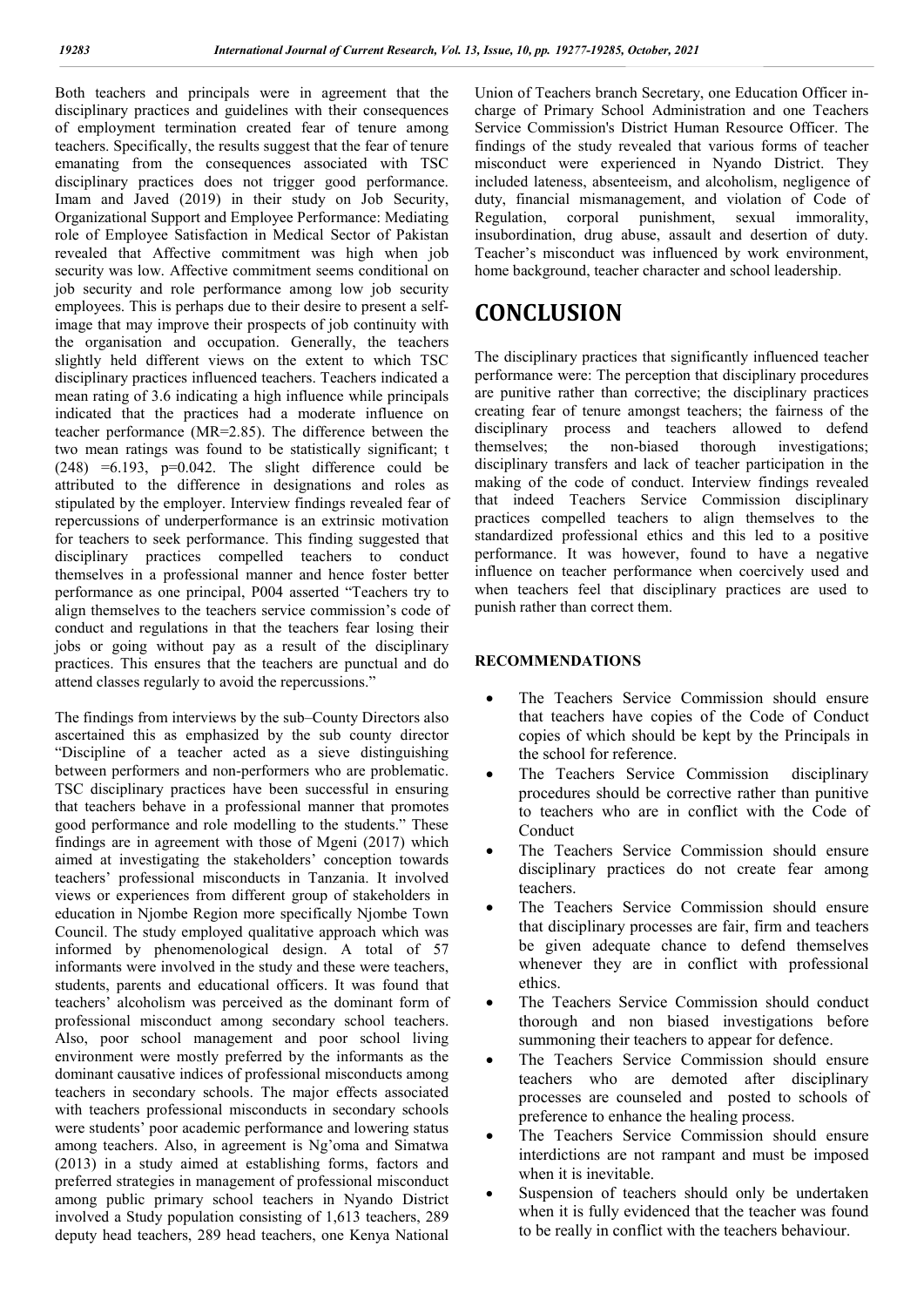# **REFERENCES**

- Akinmusire, P. A., & Ilesanmi, Y. O. (2019). Effects of Teachers' Transfer on Students' Academic Performance in Senior Secondary Schools Abuja Nigeria. IJIRAS, 6(3), 25- 30.
- Aloo, J. O., Simatwa, E. M., & Nyang'ori, R. A. (2011). Impact of the school based teacher recruitment policy on the distribution and retention of teachers in public secondary schools in Kenya: a case study of Nyando District. *Educational Research*, *2*(3), 1006-1020.
- Amollo, O. V. (2016). *Effects of staffing policies on public secondary school teachers' distribution in Kenya* (Doctoral dissertation, School of Education).
- Ashok, R. S. &Renuka, T.P. (2013).A Conceptual Framework of International Human Resource Management Practices. *International Journal of Management & Business studies, 3*(2), 33-39.
- Babarinde, O. T., Olujuwon, T., & Abegunrin, E. O & Jimoh, A.S. (2017). Impact of secondary school teachers' recruitment process and retention package on their professionalism in Lagos State, Nigeria. *NOUN Journal of Education*, *4*, 116-122
- Bersin, J., & Chamorro-Premuzic, T. (2019). New ways to gauge talent and potential. *MIT Sloan Management Review*, *60*(2), 1.
- Best, J. W., & Kahn, J. V. (2006). Research in education, Boston.
- Creswell, E. L. (2013). Advance Organizers in the Classroom: Teaching strategies and Advantages. Retrieved on 1st October, 2013 from education–portal– com/academy/advance –organizer in the classroom – teaching strategies – advantages.html # lesson.
- Gall, M. D., Gall, J. P., Borg, W. R., & Mendel, P. C. (2007). *A guide for preparing a thesis or dissertation proposal in education, for Gall, Gall, and Borg 'Educational research: an introduction 'and' Applying Educational Research'*. Pearson Education.
- Byars, L. L., & Rue, L. W. (2004). Human reserved supply Management, 7e. Penguin House, New York
- Byaruhanga, E. (2019). Effectiveness of Teachers' motivation On Job Performance in Public Primary Schools in Kitagwenda County, Kamwenge District, Uganda (Doctoral dissertation).
- Esra, Ö. Z. A. Y. (2010). The factors that affect attitudes towards environment of secondary school students. *Journal of Turkish Science Education*, *7*(3), 198.
- Gay, L. R., Mills, G. E., & Airasian, P. W. (2009). *Educational research: Competencies for analysis and applications*. Merrill/Pearson.
- Girvan, C., Conneely, C., & Tangney, B. (2016). Extending experiential learning in teacher professional development. *Teaching and teacher education*, *58*, 129- 139.
- Haki Elimu, (2019). Annual East African Education Report, Kenya: Haki Elimu.
- Hassan, H. H. (2016). *The Effects of Employees Transfer on Secondary Schools Performance in* Zanzibar*: A Case Study at South District, Unguja* (Doctoral dissertation, The Open University of Tanzania).
- Homa Bay County Education Office, (2020). "Report on the Performance of Schools in KCSE, for 2017-2019.
- Julie, B. C., Otengah, W. A., & Omolo, J. W. Influence of Compensation on Performance of Part Time Lecturers in

Public Universities in Kenya: A Case of Rongo and Kisii Universities

- Kinnie, N., Hutchinson, S., Purcell, J., Rayton, B., & Swart, J. (2005). Satisfaction with HR practices and commitment to the organization: why one size does not fit all. *Human Resource Management Journal*, *15*(4), 9-29.
- Kolawole, W. S. (2019). Effects of Teachers' Transfer on Students' Academic Performance in Senior Secondary Schools Abuja Nigeria. International Journal of Research and Innovation in Social Science (IJRISS), III (XI), 79-82.
- Kombo, D. K., & Tromp, D. L. (2006). Proposal and thesis writing: An introduction. *Nairobi: Paulines Publications Africa*, *5*, 814-30.
- Köse, E. Ö. (2010). Biology students' and teachers' religious beliefs and attitudes towards theory of evolution. *Hacettepe Üniversitesi Eğitim Fakültesi Dergisi*, *38*(38), 189-200.
- Kothari, C. R. (2004). *Research methodology: Methods and techniques*. New Age International.
- Kumar, B. V., Mahalanobis, A., & Juday, R. D. (2005). *Correlation pattern recognition*. Cambridge University Press.
- Kunyiha, E. (2015). Influence of Teachers service commission Human Resource Management Practices on teacher commitment in public secondary schools in Tetu Sub County.
- Lee, M. *How Important is Education; (*2008) Retrieved 14 December, 2010, from http://www.uaseducation.com/ articles/355/1/How-Important-is-Education/Page1.html
- Mabagala, S. (2016). Prevalence of professional misconduct in Nzega District, Tanzania public secondary schools. *African Journal of Teacher Education*, *5*(1).
- Mallol, J., Crane, J., von Mutius, E., Odhiambo, J., Keil, U., Stewart, A., & ISAAC Phase Three Study Group. (2013). The International Study of Asthma and Allergies in Childhood phase three: a global synthesis. *Allergologia et immunopathologia*, *41*(2), 73-85.
- Merriam, S. B. (2001). *The new update on adult learning theory* (Vol. 89). San Francisco: Jossey-Bass.
- Mgeni, D. L. (2017). *An assessment of stakeholders' conception towards teachers' professional misconduct in Tanzania: the case of Njombe town council* (Doctoral dissertation, The University of Dodoma).
- Miring'u, A. N., Ngugi, P. K., Were, S., & Odhiambo, R. (2017). Does Career Progression Nudge Labour Mobility Intentions of Teaching Personnel in Teachers Service Commission Tertiary Institutions in Kenya?.
- Mugenda, O. M., & Mugenda, G. A. (2013). Research methodology sample for social researches.
- Ng'oma, P. O and Simatwa. E. M. W (2013), "*Forms, factors and preferred strategies in management of professional misconduct among public primary school teachers in Kenya"*: A case study of Nyando District Educational Research. Vol 4(1) pp 44-63.
- Nzulwa, J. (2014). Motivational factors affecting high school teachers' professional conduct and work performance: A case of public high schools in Nairobi City. *International Journal of Humanities and Social Science*, *4*(3), 60-66.
- Onsomu, W. M. (2014). *Influence of Teachers' transfer on student academic performance in Public Secondary schools in Kenya* (Doctoral dissertation, University of Nairobi).
- Orodho, J. A (2003).*Techniques of writing. Research proposals and reports in education and*
- Othieno, C. J., Obondo, A., & Mathai, M. (2012). Improving adherence to ante-retroviral treatment for people with harmful alcohol use in Kariobangi, Kenya through